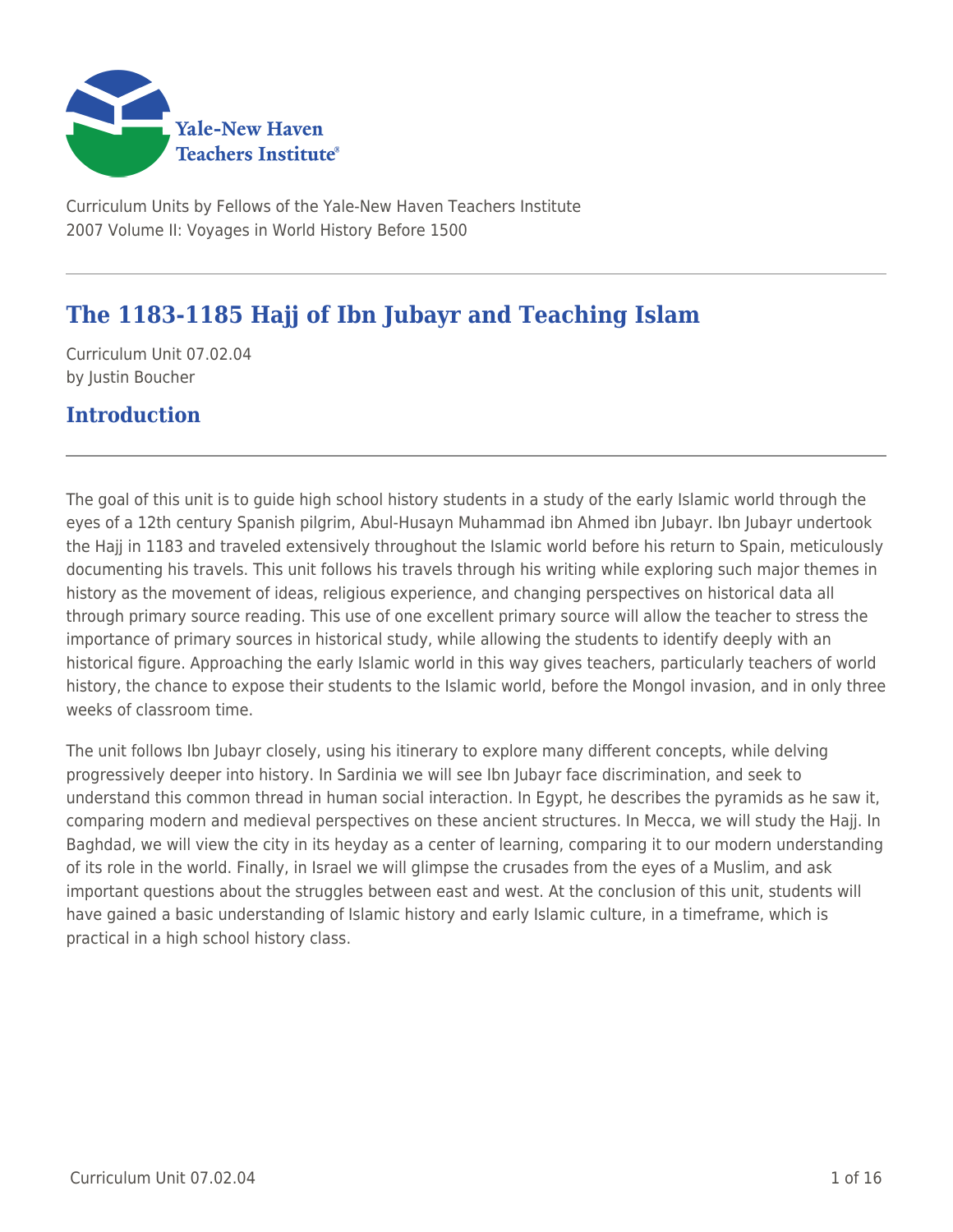## **Justification**

I intend for this unit to be taught in my 9th grade Honors World Civilizations course at a magnet high school in New Haven, Connecticut. The class periods are 82 minutes long and meet every other day. The World Civilizations curriculum for the city of New Haven was designed to give students a basic understanding of world history in their freshman year of high school. The goal of the curriculum is to afford the students the tools and context to understand sophomore United States History (which begins with Exploration and ends with the Civil War). This is a daunting task, given that the timeframe of the course spans all but the last 500 years of human history. The curriculum writers tackled this challenge by compromising between depth and breadth.

The curriculum is broken into thematic units, which cover major historical trends and concepts without dictating the region or historical material that is required to meet the standards. For example, the second unit of learning requires that students understand the rise of civilizations in river valleys, but does not require that teachers focus on any one specific river civilization. Under this curriculum one teacher might focus his entire unit on Mesopotamia, while another might compare Egypt to China as river civilizations. The standard is intentionally broad enough to allow teachers to choose depth or breadth of coverage in any given unit. While the thematic approach reconciles some of the material difficulties teachers tend to have with teaching all of world history in a single course, it fails to address the largest challenge of all.

The largest challenge of teaching world history as a single course lies in the vast amount of material that one must deal with in order to fairly represent the history of the entire world. That being the case, it is nearly impossible to do justice to any one topic without doing some injustice to another. This leaves teachers in a very difficult position. We are forced to limit our study of any one civilization, culture, or time period to little more than a snapshot. We must sprint through massive quantities of historical fact, data, and representations in order to give only the broadest understanding of human events.

This method of studying history is particularly troubling to history teachers as they understand the value of depth, and the importance of understanding all of the available facts before coming to a judgment. We are forced to ignore stories, or events that might give a great deal of historical understanding in order to explain the whole of human events in anything resembling a coherent way.

There are many strategies a teacher can use to deal with this problem, but they all come with drawbacks. Maps, timelines, and PowerPoint summaries are useful in condensing historical material, but they are all limited in one way or another in their ability to convey historical understanding and strengthen the literacy skills necessary for historical study.

At its heart, history is a discipline based on documentary evidence, in particular, primary sources. Whatever the utility of a map for illustration, a timeline for temporal orientation, or a PowerPoint summary for speed of delivery, the meat of any good history course is in primary sources, and the skills necessary to read, evaluate, and synthesize them into one's own understanding.

Unfortunately, primary source use is often limited in high school history courses to short excerpts, or quotes. Though this is a necessary evil due to the quantity of material and the time available, it need not detract from the value of primary source use. If the right sources are chosen, and the right excerpts are read, students can gain all of the benefits of reading a long primary source without spending months reading it. For this reason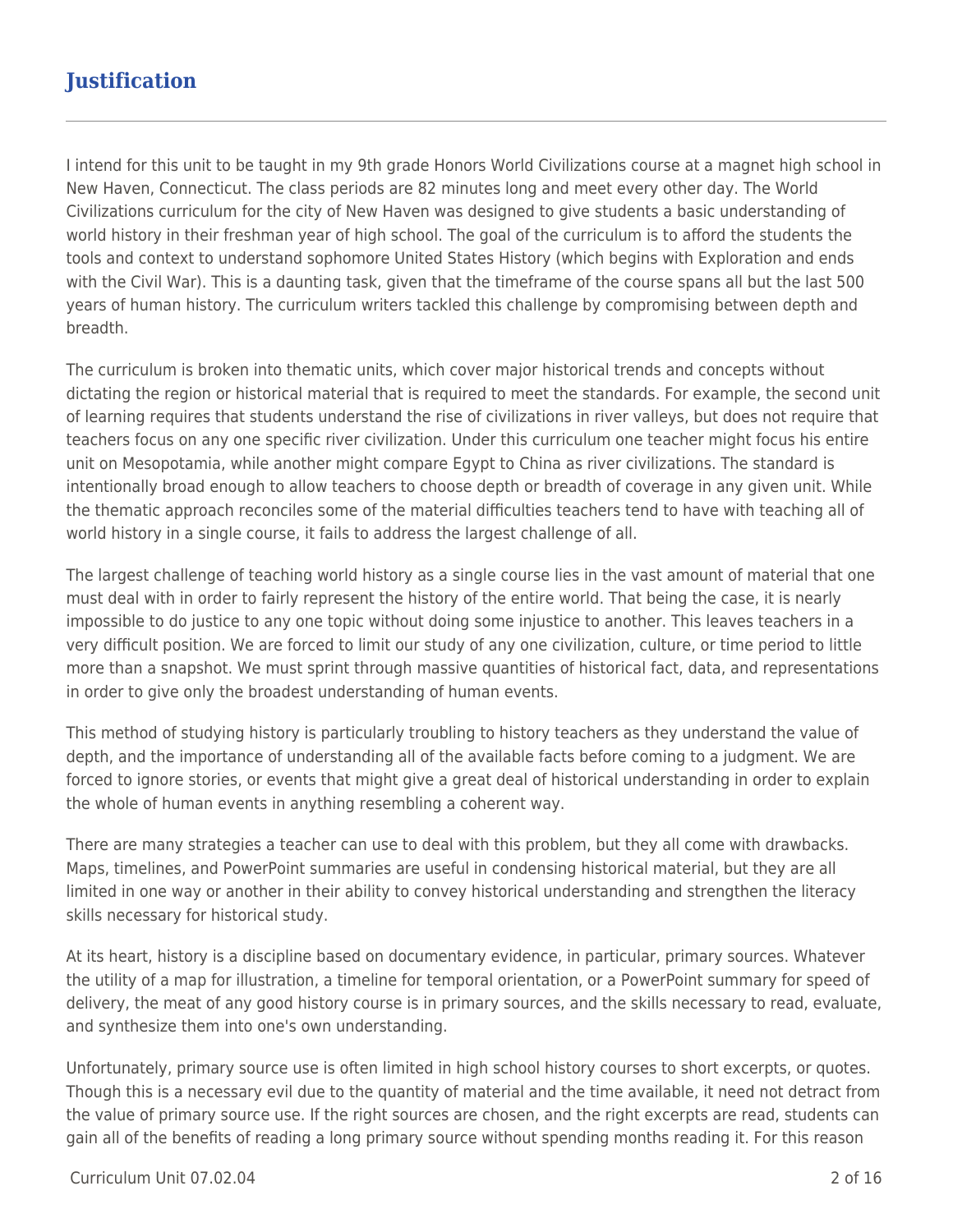this unit relies heavily on one extensive and complete primary source, which I have excerpted to provide maximum pedagogical utility in a manageable amount of reading.

In New Haven, the sixth unit of the curriculum is designed to be taught in March and focuses on the rise of regional civilizations. This unit serves as a bridge between the units on world religion and empire, which conclude in March, and the unit on the rise of the global economy, which wraps up the year. As a result of their previous unit on world religion, my students will already have a basic understanding of Islam, and its beginnings.

While the curriculum allows a teacher to choose between empires and civilizations from around the world, I have chosen to write this unit with a focus on the Islamic world. This makes curricular sense for me, but also allows this unit to be useful in any world history classroom. I am focusing on the travels of one man, and using those travels to highlight larger themes in the Muslim world of the European Middle Ages.

Certainly it would not be a stretch to describe the early Islamic empires as both a geographic and temporal bridge. The trade networks established by Muslim traders linked the East, principally China and India, to the West, principally Medieval Europe more concretely than ever before. This naturally led to a rise in trade, but also, spurred the Renaissance in the trading centers of the Mediterranean. The early Islamic Empires also served very successfully as a temporal bridge between the collapse of the Roman Empire, and the rebirth of Europe in the Renaissance. These bridges make it almost imperative to study the Islamic world in this context, and at this point in the year.

Given my students' existing understanding of the rise of Islam, I have chosen to circumvent the political state of the Islamic world between the year 656, in which the Shia and Sunni branches of Islam split over succession to Muhammad (Armstrong, Karen, A History of God. (Random House Publishing: New York NY. 1993) pg. 158.) and the 12th century, during which the Islamic world was largely politically stable. This is a good example of the bargains necessary in a world history classroom. Certainly the political history of the Umayyad Caliphate, and the Abassid Empire are important and useful in the context of world history. It is difficult however to justify taking the month it would require to begin to understand them fairly.

For that reason I decided to focus on the travels of a single man, Abul-Husayn Muhammad ibn Ahmed ibn Jubayr, a Spanish Muslim who made the Hajj in the year 1183. He traveled from Spain, to the Middle East and back, keeping a detailed record of his journey. He artfully describes each stop on his journey within the poetic tradition of the Arabic language. This allows his writing to be both descriptive and artistic, and grants the reader a colorful and extensive understanding of the places he visited (Broadhurst, Roland trans, The Travels of Ibn Jubayr Goodword Books: New Dehli, India. 1952)

In that he traveled most of the Islamic world of his day in the course of his travels, Ibn Jubayr offers exactly the kind of snapshot necessary for a high school world history teacher to teach the Islamic world. His work makes it possible to introduce students to the realities of daily life, and the systems that functioned, without getting lost in a lengthy discussion of the political realities of empire.

Aside from the quality of his descriptions, Ibn Jubayr also clearly demonstrates the centrality of faith in the life of a Muslim in that time period. His constant repetition of phrases like "May God show favor on them," allow his reader to see his faith in action. Whether this is an outright declaration of faith, or a plea to readers, it offers a valuable insight into history. These phrases also allow a teacher to highlight the importance of understanding religion as a means of understanding one's perspective. These factors make his writing ideal as primary source documents for use in a ninth grade classroom.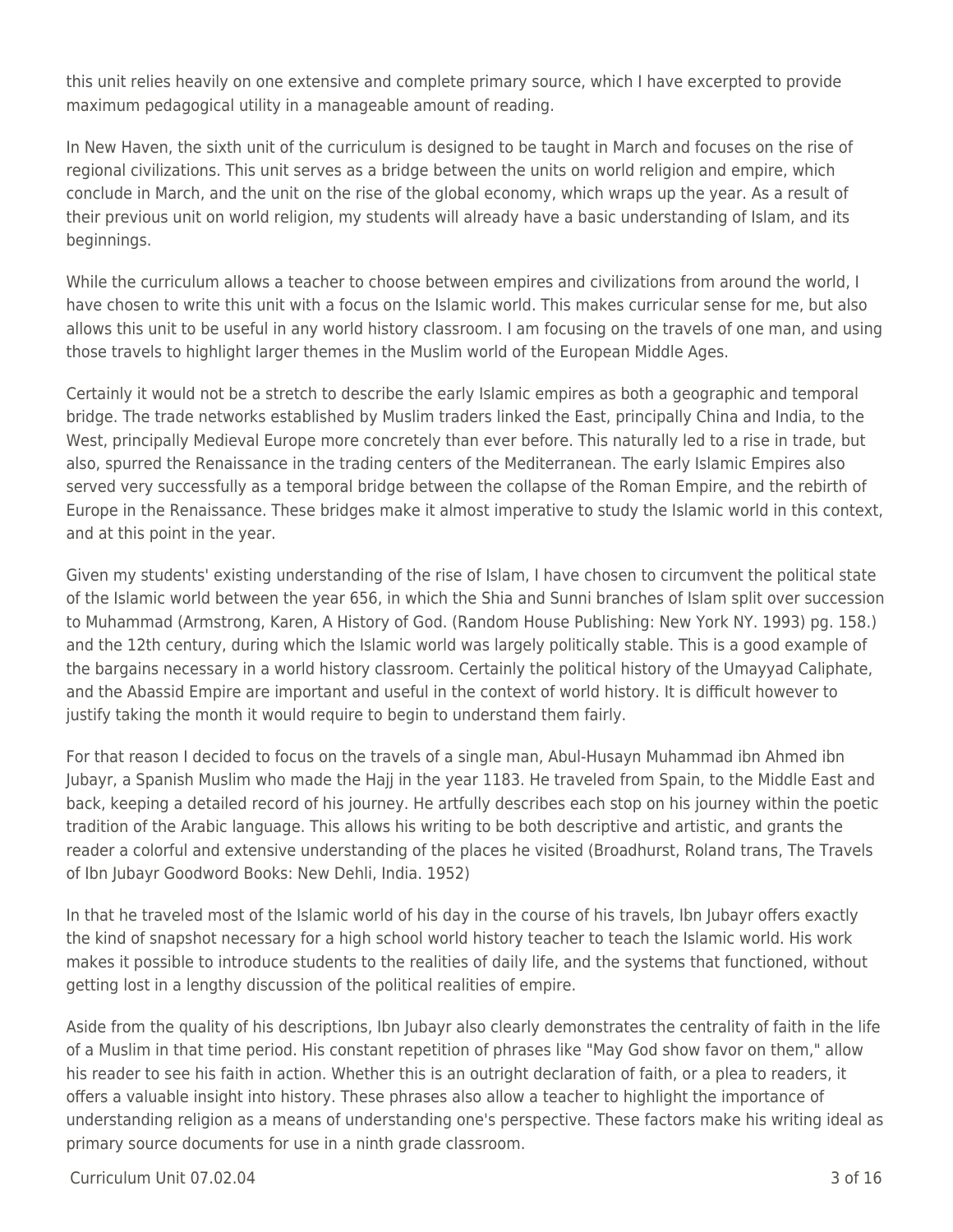Ibn Jubayr will allow me to introduce a large variety of disparate topics through the study of one primary source. While this obviously serves a curricular goal, it will also allow me to focus on necessary and relevant skills in historical interpretation. Regardless of the content, reading primary sources serves a chance to teach the students about the nuances of perspective, and bias. They also allow us to practice the craft of history through critical interpretation of facts and viewpoints.

The difficulty with most primary sources is that primary sources are disinterested in the fact that I am looking for specific information in my lesson. They are also remarkably unconcerned with the fact that I have a limited amount of time to teach these topics. Jubayr allows me to circumvent that problem. He is so thorough and so concise that excerpting his work does not gut it of all meaning. It is entirely possible to select specific excerpts without losing the value of a single voice and without sacrificing the valuable historical content of his work.

These excerpts will operate as a starting point for historical exploration. We will follow Ibn Jubayr across the Mediterranean Sea, and throughout the Holy Land and Mesopotamia. This will give us a chance to review areas that we have covered before. The students will have studied Rome, Egypt and Mesopotamia, so this will serve as an opportunity to understand continuity in the ancient world. Furthermore, this will allow for a jump to modern times, as Ibn Jubayr travels through Baghdad and Israel on his way home.

With these excerpts in hand, the students will view history through his eyes, allowing them to identify with the humanity of his work. Given this much more personal approach, students will be asked to step into his shoes, and link what they find to their own personal experience. This personal connection will serve as the gateway to our focus on the skills of historical literacy.

I intend to augment the work of Jubayr with a number of modern and secondary sources. We will use our text, McDougal Littell's World History: Patterns of Interaction, along with video, internet, and map sources to draw a picture of the Islamic world that includes not only a travelogue, but also an understanding of the technological, artistic, educational, trade, administrative and governmental structures in the Islamic world. In this way the students will have the opportunity to compare the world presented by Ibn Jubayr, with the world understood by modern historians. Thereby granting the students a deeper understanding of history as a discipline as well as the specific history of these regions and this regional civilization.

### **Objectives**

While the goals of this unit are broad and extensive, the objectives are designed to be both measurable and approachable. Each objective is a piece of the larger goal of guiding students through the early Islamic world using primary sources. These objectives are designed to accomplish that goal, while improving students' basic historical literacy and historical skills such as discussion, comparison, synthesis of sources, and evaluation of historical accounts.

As a result of this unit students will be able to

1. Describe Ibn Jubayr including his background, the circumstances of his life at the time of his Hajj and the reasons for his travels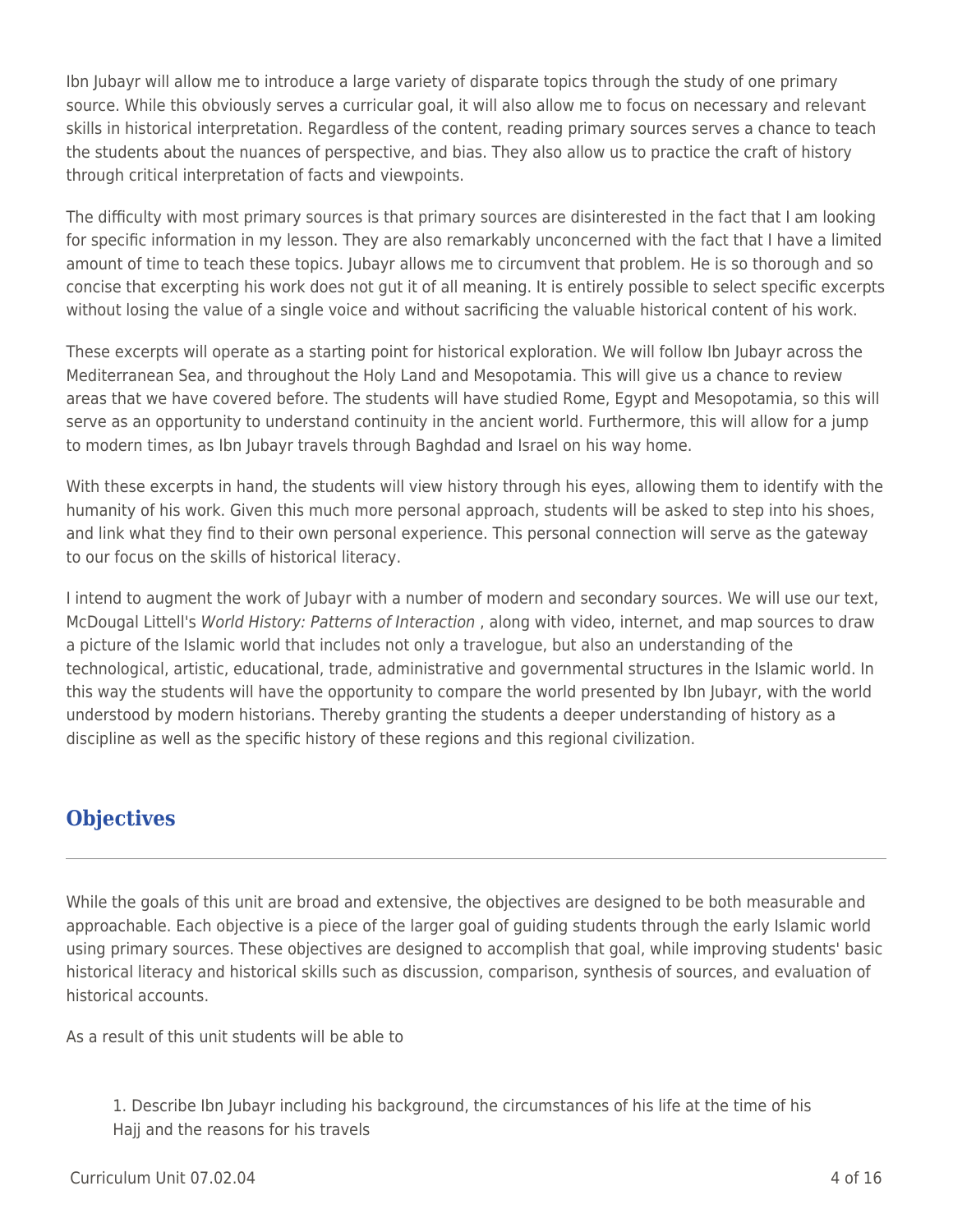2. Discuss discrimination in their own context and that of Ibn Jubayr's time in Sardinia.

3. Identify and explain differences in human understanding based on a comparison of our modern understanding of the pyramids and that of Ibn Jubayr.

4. Compare modern accounts of the Hajj, and their own understanding with Ibn Jubayr's account, noting similarities, differences and points of interest.

5. Compare Bagdhad's role as a center for trade, learning, and empire in the 12th century, to its role now in world politics

6. Evaluate various sources on the crusades, including that of Ibn Jubayr, for accuracy based on modern historical understanding.

## **Strategies**

In order to accomplish these objectives and goals, it is necessary to break them down even further. I envision each lesson, in some cases take more than one day, achieving just one of these objectives. Additionally, each lesson will make use of more specific, more measurable means. Finally, each lesson builds upon the last in terms of the students ability to "put themselves in Ibn Jubayr's shoes" as well as their historical literacy and skill base.

### **Objective 1- Describe Ibn Jubayr. . .**

The first objective seeks to introduce the students to Ibn Jubayr, giving the students the context of his journey and the ability to understand it. Students will review their understanding of Islam, read through Ibn Jubayr's background, identifying potential bias, and create their own description of him.

We will begin by reviewing Islam from the previous unit. The students should have a functional understanding of the five pillars and the basic history of Islam's rise as a world religion. It will be particularly important to remind students of the Hajj, and its purpose. While in my classroom this will be done through brainstorming and discussion, it is certainly possible to extend this activity to a day-long discussion or introduction of Islam. In either case, the students will begin their study of Ibn Jubayr with an understanding of Islam clearly established.

The next step will be to engage them in a discussion of bias. This will offer us the chance to tackle a major skill in history, as well as preparing us for the next activity. It will be necessary to ensure that the students understand what bias is, and how it can affect the portrayal of history. While it is my intent to discuss Ibn Jubayr as a valuable and accurate resource, he also offers immense opportunities for discussion of perspective, and it would be negligent to pass them up.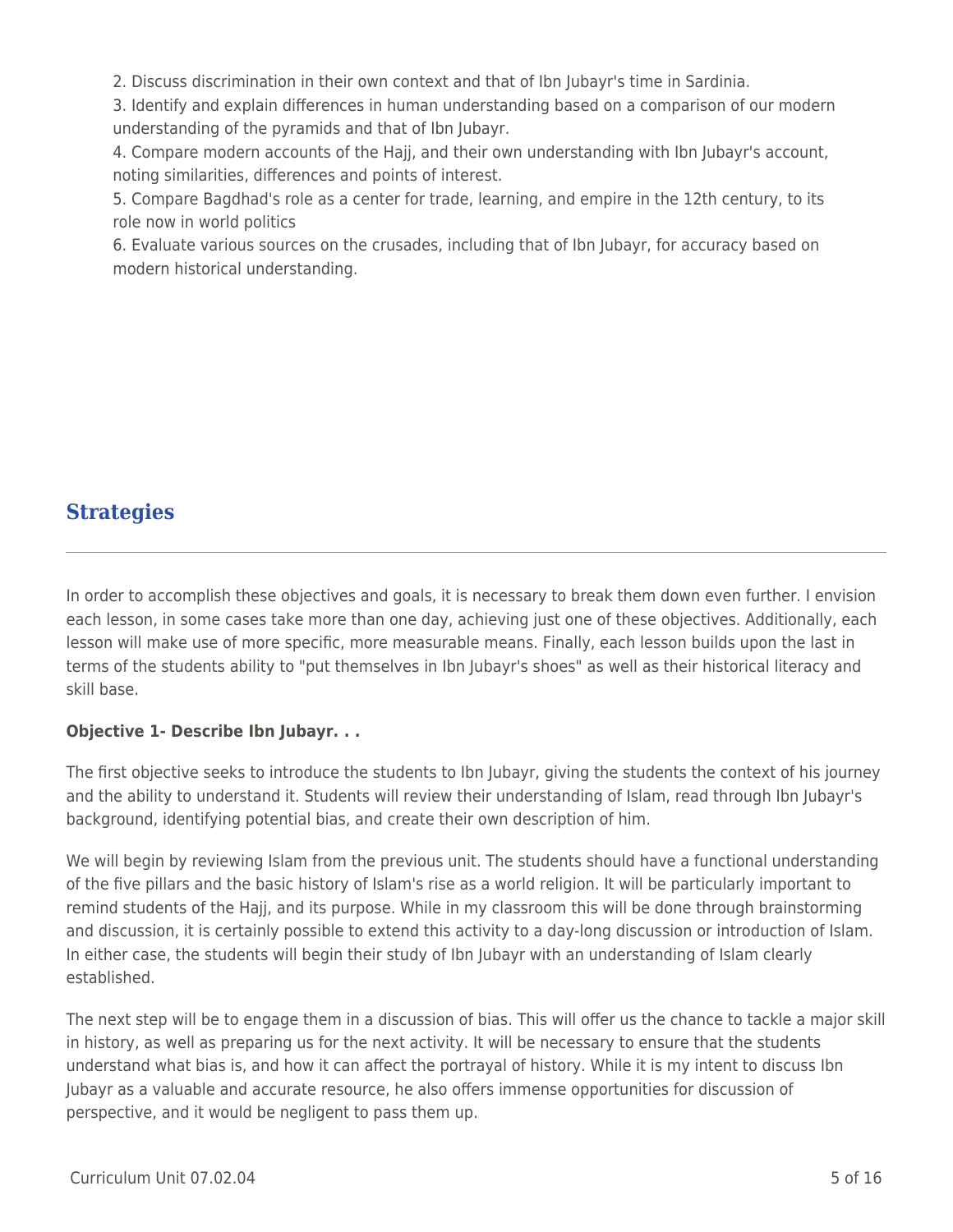With a clear, class-wide definition of bias, and a clear understanding of its impact on history it will be time to introduce Ibn Jubayr. I intend to do this using the introduction from Roland Broadhurst's translation (Broadhurst, Roland trans, The Travels of Ibn Jubayr . ( Goodword Books: New Delhi, India, 1952) Pg. 15). There are other available resources, including various Internet encyclopedias, but Broadhurst is concise, even though he can be challenging at times to read. As a function of the difficult nature of the introduction, the students will be broken into small, heterogeneous reading groups in which they will go through the introduction, making notes to help describe Ibn Jubayr. In addition to creating a description, the students will need to take notes on ways in which Ibn Jubayr might harbor bias in his writing.

When the students have completed the introduction, and they all have notes for a description of Ibn Jubayr, it will be necessary to prod them into discussion. Given that the students are already in their reading groups, it will not be hard to keep them in those groups for the purposes of the discussion. Each group will then be charged with answering the question "How might Ibn Jubayr be a biased source and why?" The answer should be obvious from the introduction. The students will have a short period of time to discuss it together before I bring them back together and review their findings. It will be necessary to play devil's advocate at this point, arguing against the prevailing opinion of the class, but I want the students to see Ibn Jubayr as an individual with flaws and biases.

For this reason the next task, which should accomplish the first objective, is to create individual descriptions of Ibn Jubayr. Students will have to write up a description alone, synthesizing what they read, with their understanding of his bias and background. The goal of the description is not to create a polished piece of writing, which is why there will be no time to edit or revise what is written. This is simply an opportunity to synthesize the information they have into a form that they can refer to later on in the unit.

#### **Objective 2: Discuss discrimination. . .**

The second objective seeks to help students to identify with Ibn Jubayr as a human being, by establishing similarities between the experiences of the students and the experiences of Ibn Jubayr. It is my fear that it would be difficult for students to connect with an 800 year-old world-traveling official on the Hajj. It has been my experience that students have a difficult time relating to individuals in extremely foreign settings. This is true of both temporal and geographic foreigners. Ibn Jubayr falls into both of these categories, and without some sort of connection, I believe that it will be very difficult for students to interact with him.

In order to address this problem, I have decided to include an objective and a lesson that will allow my students to see that some of his experiences of discrimination, and some of his feelings with regard to those experiences are totally human. Many of my students have had similar experiences in their own lives, or are aware of them in their own world. It is my hope that seeing this reality that transcends time and geography will allow them to see Ibn Jubayr in a different light.

The first task necessary to accomplish this objective will be to read excerpts from Ibn Jubayr's travels in Sardinia (Broadhurst, Roland trans, The Travels of Ibn Jubayr. (Goodword Books: New Delhi, India, 1952) Pg. 27). While reading these excerpts the students will be asked to identify discriminatory behavior on the part of the local residents. This will allow them to seek to explain the behavior of the Sicilians, and that of the pilgrims. Each student will have to create an explanation of the behaviors of each group, and seek to understand this behavior from either perspective.

This will lead to a discussion of these behaviors including their modern counterparts. Students will have the chance to air their feelings about discrimination, and their own experiences as well as those of people close to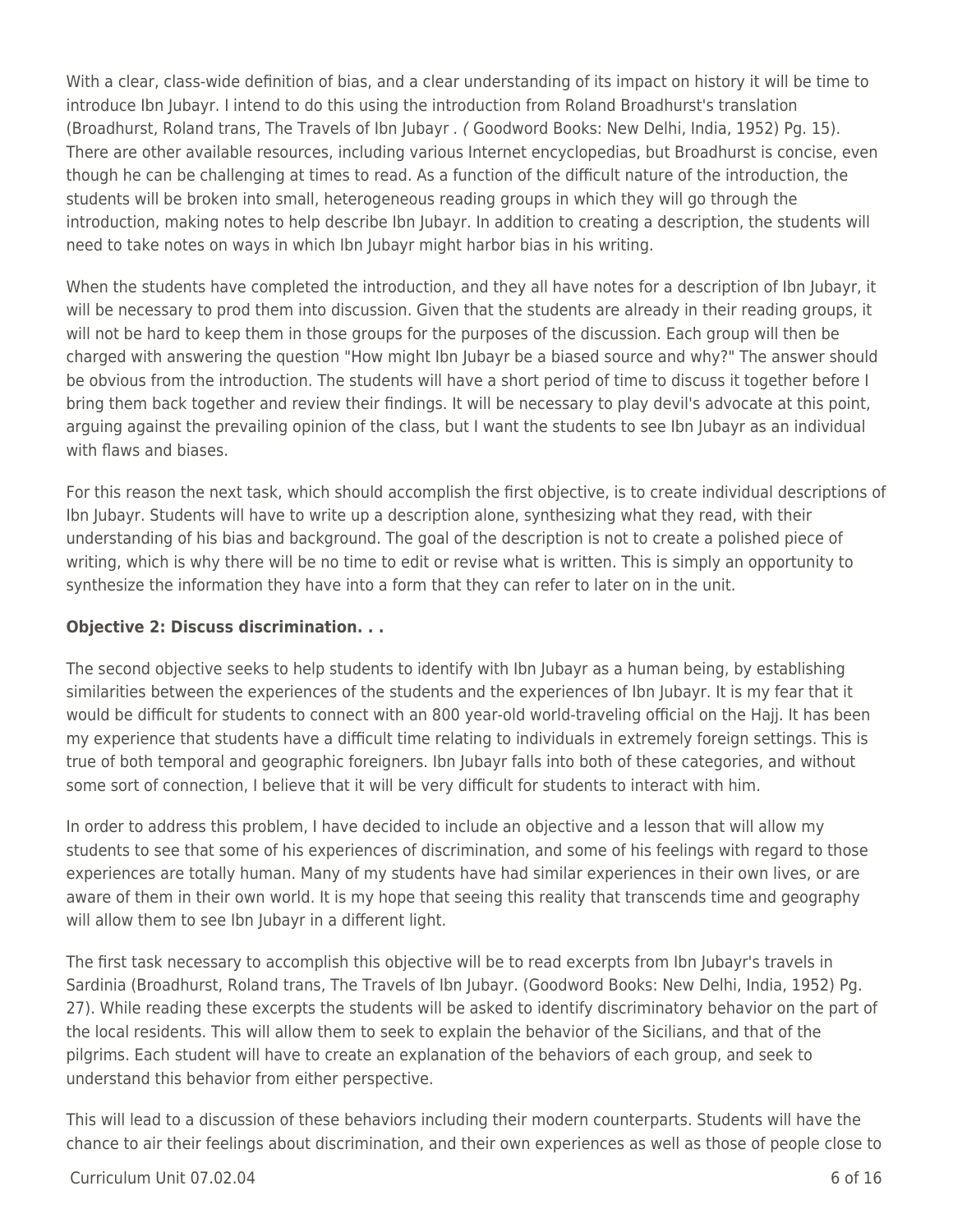them. They will then evaluate the behavior of each group in comparison to their own experience. The students will then be encouraged to draw their own conclusions and connections to Ibn Jubayr.

### **Objective 3: Identify and Explain differences. . .**

The third objective of the unit seeks to engage students critically analyzing historical perspective and discussing point of view. Ibn Jubayr's next stop on his journey was Egypt. His views of Egypt, and his discussion of his time there, offer ample fodder for discussion of historical understanding. He saw Cairo, as well as viewing the Pyramids, but his description of them, and his understanding of them were substantially different from the version taught in modern history books. His discussion of the pyramids suggests in no uncertain terms that a great deal was lost in the intervening years between the fall of the ancient pharaohs, and the rise of the Fatimid caliphate (Duiker, William J. and Spielvogel, Jackson J, World History 3rd Ed. (Wadsworth Thompson Learning: Stamford, CT, 2001) Pg. 200).

This gap in the historical record allows us to discuss the reality inherent in primary source history. The goal of this objective is to illustrate the fact that some information available to us now, or through secondary sources was not available to the writer of primary sources. In this particular case, addressing this objective will begin with a review of the building of, and the purpose for the pyramids. In my classroom, the students will have already learned about the pyramids, however it is still possible to complete this objective by providing the students with the information for the first time.

In either case it will be necessary to remind the students of the distinction between primary and secondary sources. With this review complete, we will turn to Ibn Jubayr's account (Broadhurst, Roland trans, The Travels of Ibn Jubayr (Goodword Books: New Delhi, India, 1952) Pg. 36). The students will read an excerpt, which includes Ibn Jubayr's account of the pyramids, their purpose and something of his views of Cairo. The students will then identify both the bias inherent in the account, reviewing the earlier discussion on bias, and his perspective on the pyramids.

When this is complete, the teacher will lead the students in discussion of, and comparison of Ibn Jubayr's account with our modern understanding. The teacher will lead the students in creating a Venn diagram to compare the two. Students will volunteer information from their review and their reading, specifically noting the missing pieces in Ibn Jubayr's account. The final evaluation of this objective will entail the students creating an explanation what is missing from Ibn Jubayr's account, why it was missing, and why his account is still valuable even though it is missing information.

### **Objective 4: Compare Modern accounts of the Hajj. . .**

Once the students have seen the failings of primary sources, it will be necessary to remind them of their importance. Though I believe firmly that it would be difficult to overstate the importance of primary sources, I also believe that it is necessary to present them truthfully. For that reason I have included two main objectives designed to demonstrate both the failings and the successes of primary sources in terms of their ability to transmit history.

In the case of the unit's fourth objective, the students will follow Ibn Jubayr on the Hajj comparing his view of the Hajj with a more modern one. The content goal of this objective is simply to orient students to the Hajj, including its goals, its rituals, and its side effects. From a content standpoint, this is one of the most important objectives, as it clarifies the reason for Ibn Jubayr's travels, and gives great insight into the Islamic faith.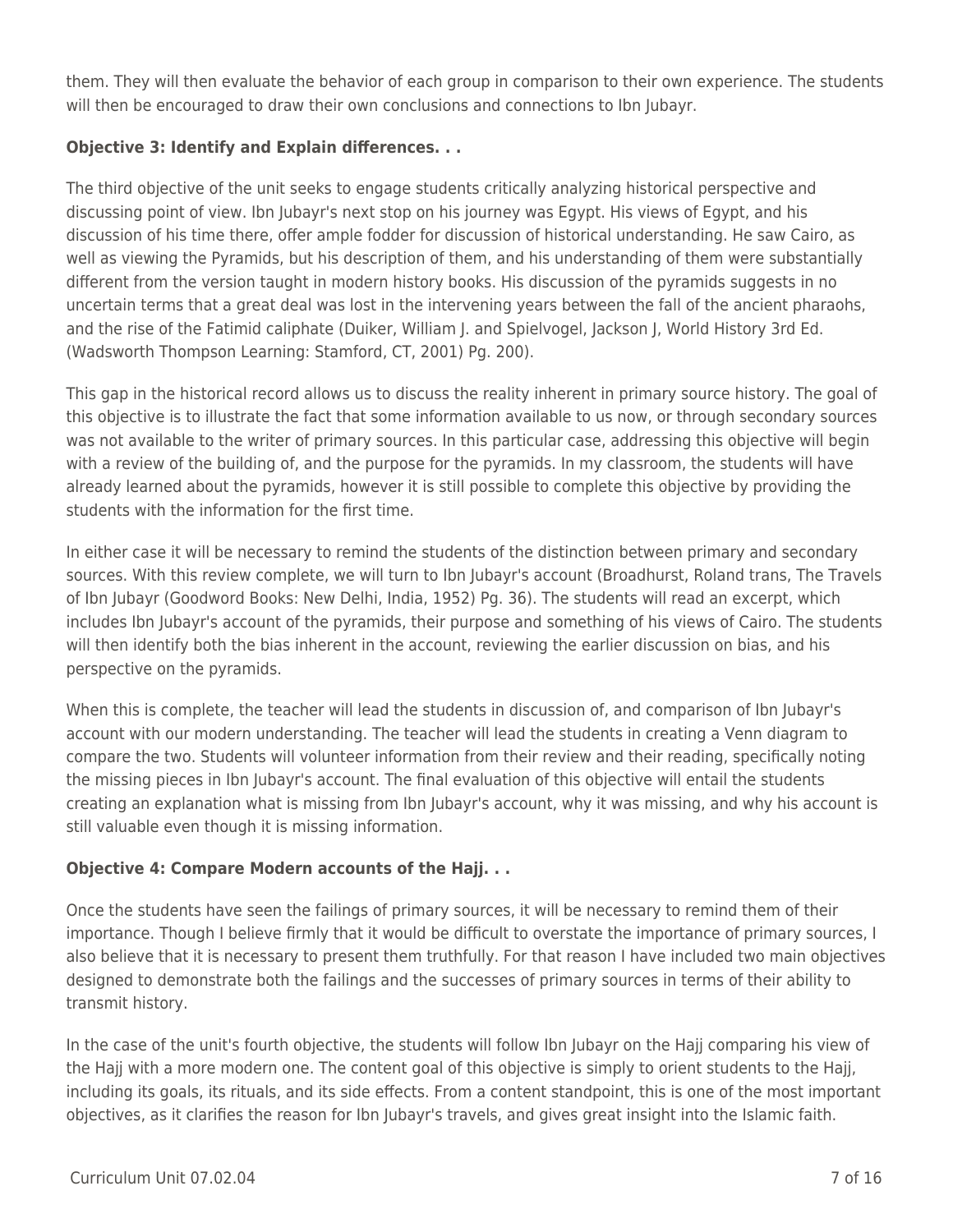From a skills standpoint, students will have the opportunity compare primary sources from modern and Medieval times, creating their own secondary source. In this way the students will have the opportunity to do the "real work" of historians, while utilizing primary sources in a productive way.

The first step to meeting this objective is to present the Hajj from a modern viewpoint. I intend to show my students parts of National Geographic's "Inside Mecca" video to give them a modern primary source. The video follows three modern Muslims on their Hajj, giving an enlightening, if rosy, view of the modern Hajj. The students will take notes, gathering information on the modern Hajj, and creating a brief outline of what happens there. For comparison purposes, my students may have access to the entry on the Hajj in The Oxford History of Islam (Esposito, John L. ed. The Oxford History of Islam. (Oxford University Press: Oxford, UK. 1999) Pgs. 84-87). This will give them a chance to compare the video source to a modern written source.

When this is complete, the students will set aside their notes and read excerpts of Ibn Jubayr's account of his Hajj (Broadhurst, Roland trans, The Travels of Ibn Jubayr. (Goodword Books: New Delhi, India, 1952) Pg. 77). It will be necessary to trim down his account somewhat, but that will not detract from its overall value. The students will compare their understanding of the modern Hajj with that of Ibn Jubayr. This is a very carefully chosen comparison, given that neither source is any more biased with regards to its approach to Islam and the Hajj itself.

The final assessment of this objective will come in the form of an historical narrative. The students will synthesize these two accounts into one very brief description of what happens at the Hajj. The unstated goal of this arrangement is to help the students understand the longevity of the Hajj, and its relative stability over 800 years.

Finally, the objective will be tied together with another discussion of bias. This time however the discussion will be geared toward the unavoidable nature of bias in some situations. Hajj accounts are particularly useful for this discussion in that only a Muslim may enter Mecca, and therefore, only a Muslim can write an account of this intense experience.

#### **Objective 5: Compare Baghdad . . .**

The study of Baghdad comprises the largest objective of the unit, in that it offers an opportunity to shed light on both the cultural achievements of Medieval Islamic society, as well as a chance to explore our modern conflict. In a unit based on comparisons, this objective is perhaps the most extensive comparison. It calls not only for comparing accounts, but comparing cultures, a task that is likely to extend into a second or even third class period.

The students will begin with an exploration of the wonders and advances that existed in Baghdad at this time. We will explore science, architecture and technology as a means of viewing Baghdad of the 12th century as the cultural capital and crossroads of the world at that time. Students will view an excerpt from "Islam: Empire of Faith" on Baghdad and list all of the advancements present at that time. In addition, they will read parts of Ibn Jubayr's account of his time in Baghdad,(Broadhurst, Roland trans, The Travels of Ibn Jubayr. (Goodword Books: New Delhi, India 1952) Pg. 226) which he names "The city of peace."

Ibn Jubayr will also lead us to a brief discussion of trade in the Muslim world. Naturally, our discussion of the Hajj will include a discussion of trade. The video section will also include a brief discussion of trade, allowing us to review our discussion earlier in the year about trade as a mechanism for moving ideas. This will allow students to draw conclusions about the nature of trade as a driving force in the growth of Baghdad as a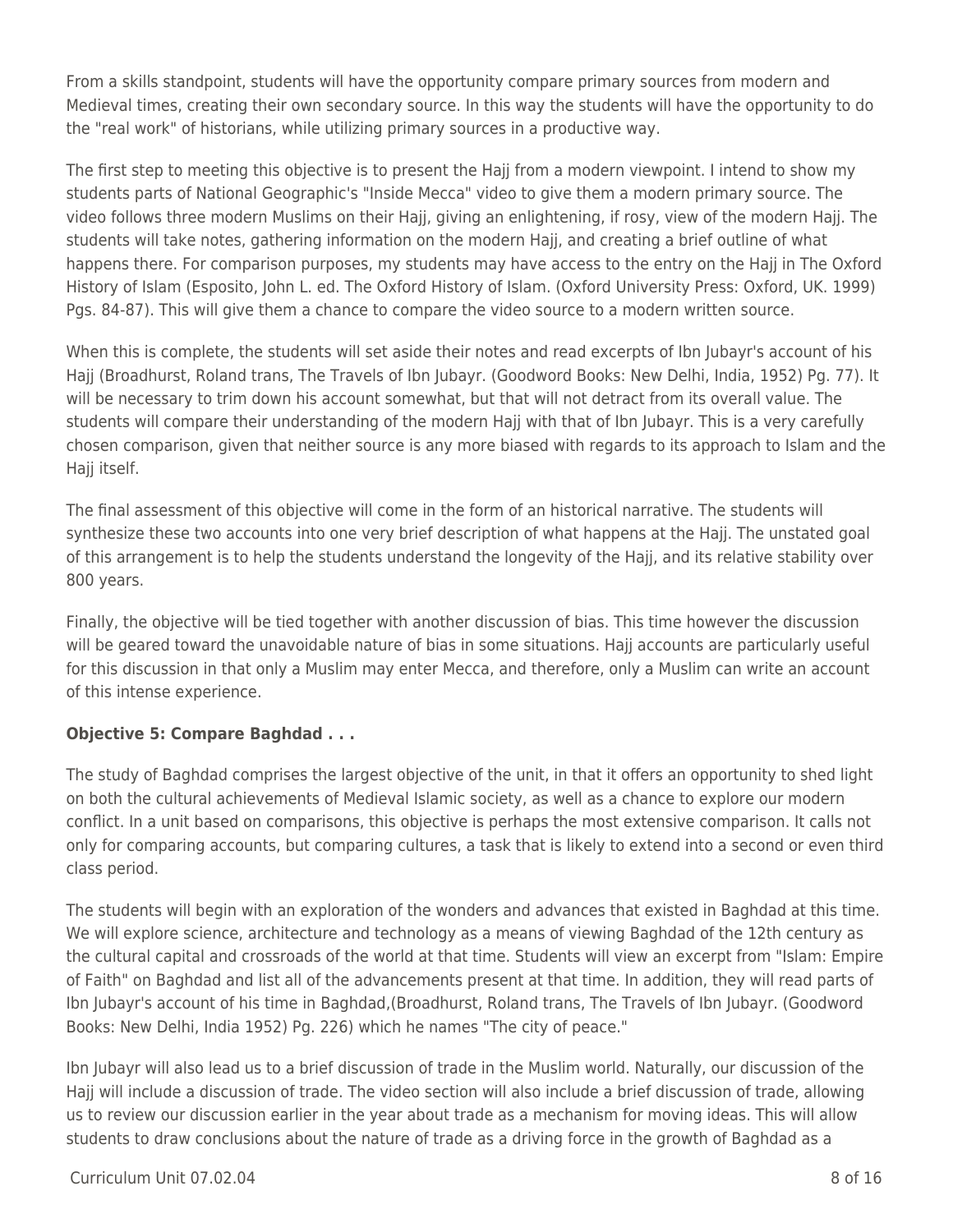cultural center. This will not only serve the goal of cementing the importance of trade, but also fits the curricular goal of seeing medieval societies as largely regional in nature.

The next step will be to compare medieval and modern Baghdad. This will require a great deal of material scaffolding, in that the students most likely have a very inappropriate understanding of the current state of Baghdad. The lesson will begin with a discussion of modern Baghdad as a means of establishing a more complete understanding of the current state of affairs.

In order to accomplish this task I will utilize a number of separate resources including maps, recent news articles, and video news. In this way, students will have the opportunity to synthesize their own point of view on Baghdad, rather than relying on the rumors and hearsay, which currently make up their understanding. This will also serve as an opportunity for the students to demonstrate their understanding of authenticity of sources in that, in my class, they will have the opportunity to research modern Baghdad themselves using web-based sources.

The next step will be a comparison between Ibn Jubayr's views of Baghdad and their modern view. In one of the larger assessments of the unit, students will have to write their own travelogue of modern Baghdad, from Ibn Jubayr's perspective; this will be both a creative and a content challenge for the students. In that they will need to take on a perspective that is not their own, and describe a place that they have never been. The biggest challenge by far will be using a historical perspective, in a modern context. This will however be a good opportunity to put their understanding of bias, perspective and Baghdad to good use.

The brief addition to this assignment is that they have to take on Ibn Jubayr's perspective, pretending that he is returning to Baghdad after 800 years. The students will need to discuss the changes in Baghdad, and especially the big differences in terms of trade, and scientific advancement. The overall goal is to explain its role as a center of world events, and assess whether it was a positive or negative change.

#### **Objective 6: Evaluate Sources. . .**

The final objective of the unit allows the students to utilize all of the skills that have developed throughout the unit. In essence this has been a unit on sources. In particular, students will have spent a great deal of time and energy comparing, and evaluating sources with regard to their historical accuracy, successes, failures, and most importantly, biases.

Ibn Jubayr's last stop on his way home was modern-day Israel. In his day Israel was a hotbed of conflict between western Christians and eastern Muslims. Ibn Jubayr travels through this land during this period, giving students an excellent opportunity to discuss the Crusades. Ibn Jubayr interacts with the Crusader states, and Christians allowing for a comparison of sources that sets up a perfect comparative scenario. Specifically, Ibn Jubayr spends a small amount of time in Acre, one of the Christian kingdoms in Palestine.

This lesson will begin with reading Ibn Jubayr's account (Broadhurst, Roland trans. The Travels of Ibn Jubayr . ( Goodword Books: New Delhi, India 1952) Pg. 326) and the account of Jean De Joinville (Shaw, M.R.B. Trans, Joinville and Villehardouin: Cronicles of the Crusades. (Penguin Classics: New York, NY. 1963) Pgs. 265-276) with an eye toward establishing basic facts of the account. I chose Jean De Joinville as a function of his excellent description of Acre. The goal was to find an account which dealt with the same kingdom that Ibn Jubayr visited. The students will also be directed to note the biases of the crusader account, and review the biases of Ibn Jubayr.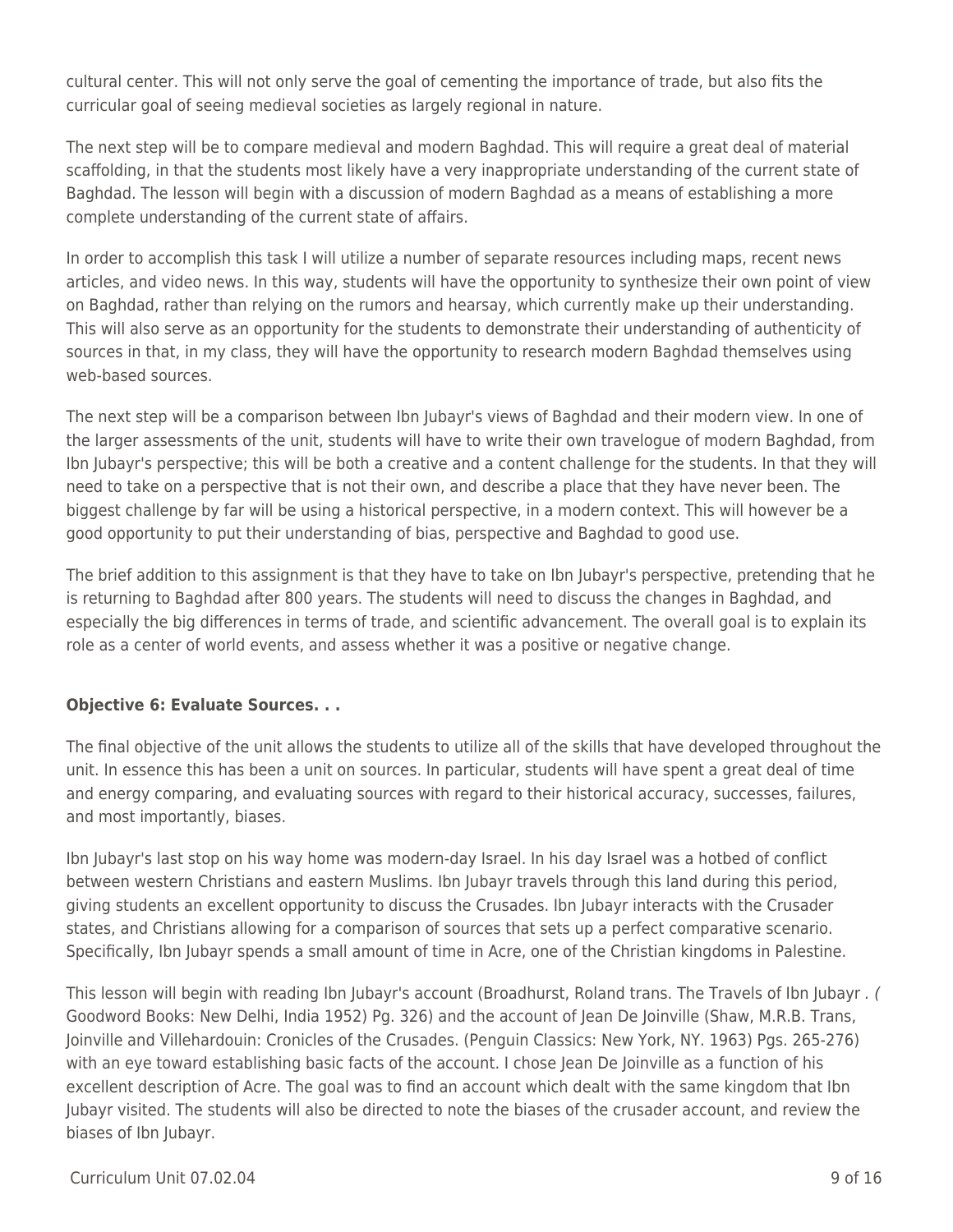When this is complete the students will compare the two. This can be teacher or student directed and may or may not include use of a graphic organizer. This comparison will be specific. Student will note factual inconsistencies, inconsistencies in interpretation, and biases present in order to evaluate the truth of the information. This will be an opportunity to build upon the skills of the third and fourth objectives. The students will be acting as historians, and may even debate their findings.

The ultimate goal of this final objective is to evaluate specific sources critically. Students will, upon looking at, and breaking down multiple sources, seek to answer the question "Which is the best source and why?" Effectively, the students will be asked, if they had only one source to go by, which would they choose. This is naturally, a loaded question. Any answer could be correct or incorrectly, based upon their explanation. The explanation needs to include critical evaluation of the source, which demonstrates understanding of what they have seen over the course of the unit thus far.

The students will complete this unit by writing an essay explanation of their answer to the question of sources. The students must be able to suggest how and why certain sources are used, what the value of primary sources is in spite of the failings, and why we need to use them. This will be the ultimate measure in this unit of whether or not they have achieved the goals.

## **Classroom Activities**

#### **Lesson 1: Describe Ibn Jubayr**

Goal : To introduce Ibn Jubayr to the students, and help them to get to know him.

Objectives :

As a result of this lesson the students will be able to

- 1. Review and explain Islam as a religion
- 2. Describe Ibn Jubayr as a writer of history and his background
- 3. Identify and Evaluate Ibn Jubayr's potential biases

#### Materials :

Board, Marker, pen, notebook, Introduction to Broadhurst's translation of Ibn Jubayr, dictionaries

Anticipatory Set:

List 5 things you remember from our study of Islam.

Procedure :

Curriculum Unit 07.02.04 10 of 16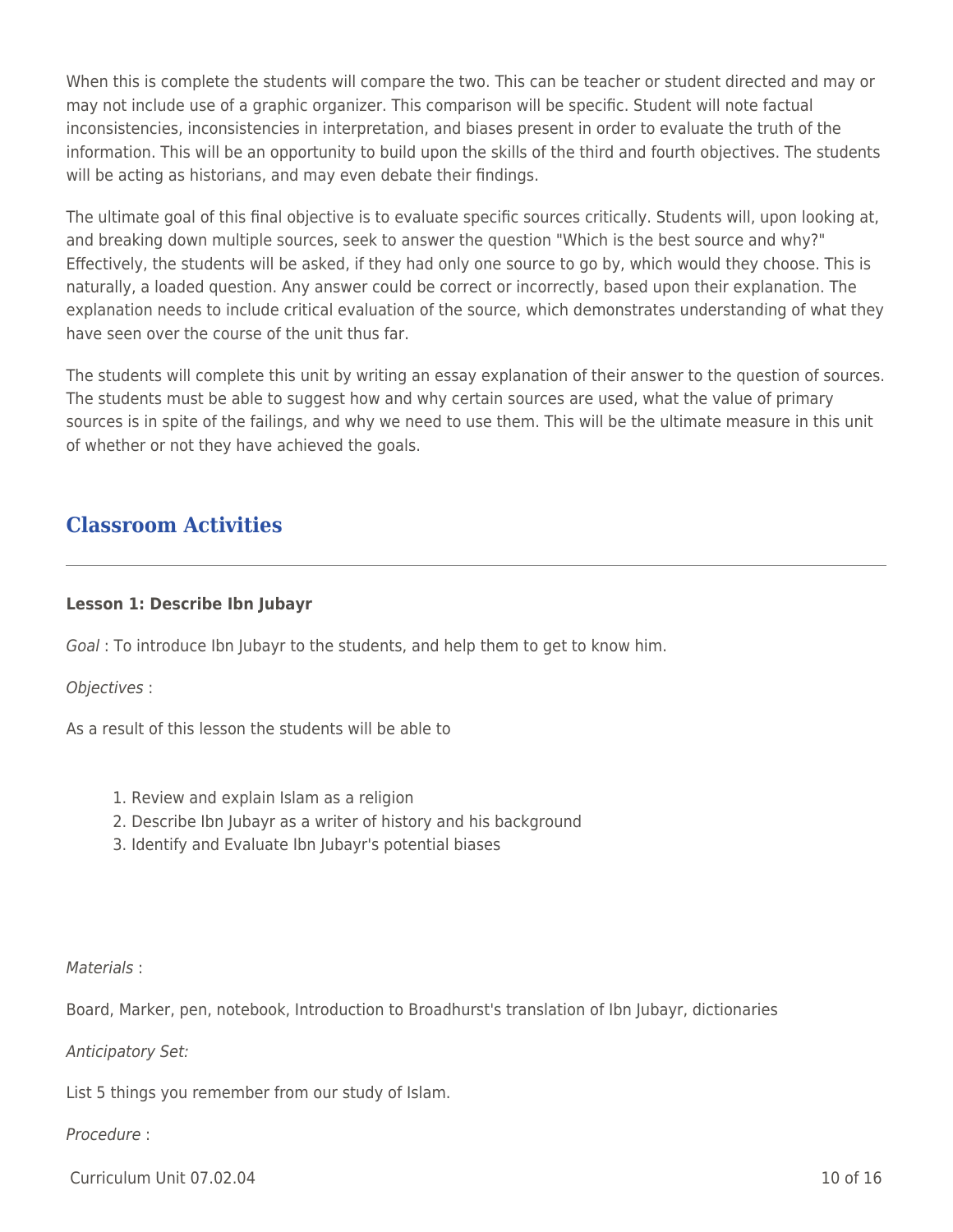1. Class will begin with a brief review of the qualities of Islam through brainstorming.

2. When this is complete, then the teacher will lead the class in discussing the anticipatory set.

(This should include a list of the 5 pillars of Islam, as well as other qualities of Islam)

3. The teacher will then put the word Bias on the board, asking the students to define bias in their own words. They may use dictionaries if necessary

a. The teacher must trend the discussion toward a clear definition of bias, as well as a brief discussion of its challenges for a historian.

4. The teacher will then break the students into heterogeneous reading groups

b. The groups will then read through the introduction and make notes that would help them describe Ibn Jubayr

c. It will be necessary for the teacher to circulate, checking in with every group and helping them to progress

5. When this is complete the students will return to their seats, and create their own description of Ibn Jubayr. This only needs to be between a paragraph and a page long.

6. When this is complete the students will be allowed to share their work briefly, which will lead to a discussion of Ibn Jubayr's biases.

7. When this is complete the teacher will lead the students in discussing ways in which Ibn Jubayr might be biased

Closure :

The teacher will review what was done today, and assign the homework.

Assessment :

The students will be assessed based on their contributions, their descriptions, and their homework

Homework :

Write a one-page response to today's work, describing ways in which Ibn Jubayr might be a biased historical source.

#### **Lesson 2: Discuss Discrimination**

Goal : To help the students identify with Ibn Jubayr through personal experience.

Curriculum Unit 07.02.04 11 of 16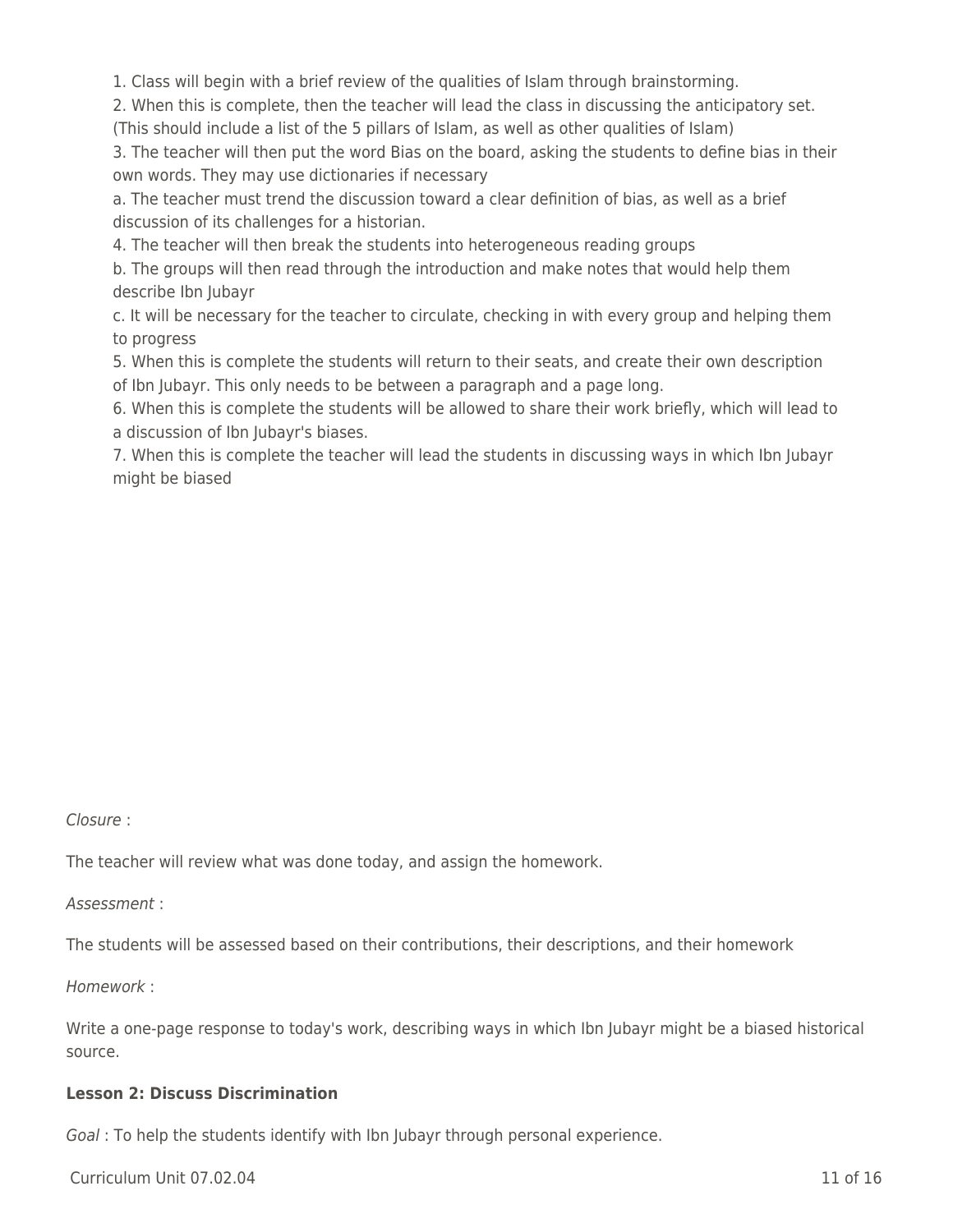#### Objectives :

As a result of this lesson the students will be able to

- 1. Define discrimination in academic and personal terms
- 2. Identify and describe discriminatory behavior on the part of the Sicilians in Ibn Jubayr
- 3. Compare the experiences of Ibn Jubayr to that of themselves or others they know of

#### Materials :

Board, Marker, pen, notebook, Excerpts of Ibn Jubayr's time in Sardinia from Broadhurst's translation of Ibn Jubayr, dictionaries

#### Anticipatory Set:

Define discrimination in your own words, and give one example of it from your experience.

#### Procedure :

1. Class will begin by defining discrimination as a group. If some of the students wish to share their experiences, it will be allowed, but not required.

2. When this is complete, then the students will return to their reading groups from the last class as the teacher passes out the excerpts.

3. The students will read through the excerpts together, creating a group description of what happened in Sardinia in their own words.

4. When this is complete, each student will need to create a one paragraph explanation of the behaviors of each group (the Muslims and the Sicilians), including a brief discussion of the causes or triggers of discrimination.

5. When the students are finished, the teacher will lead them in a discussion of Ibn Jubayr's experience. Specifically it will be necessary to draw out student discussion of their understanding of discrimination.

a. This should build upon the definition given at the beginning of class.

#### Closure :

The teacher will review what was done today, and assign the homework.

#### Assessment :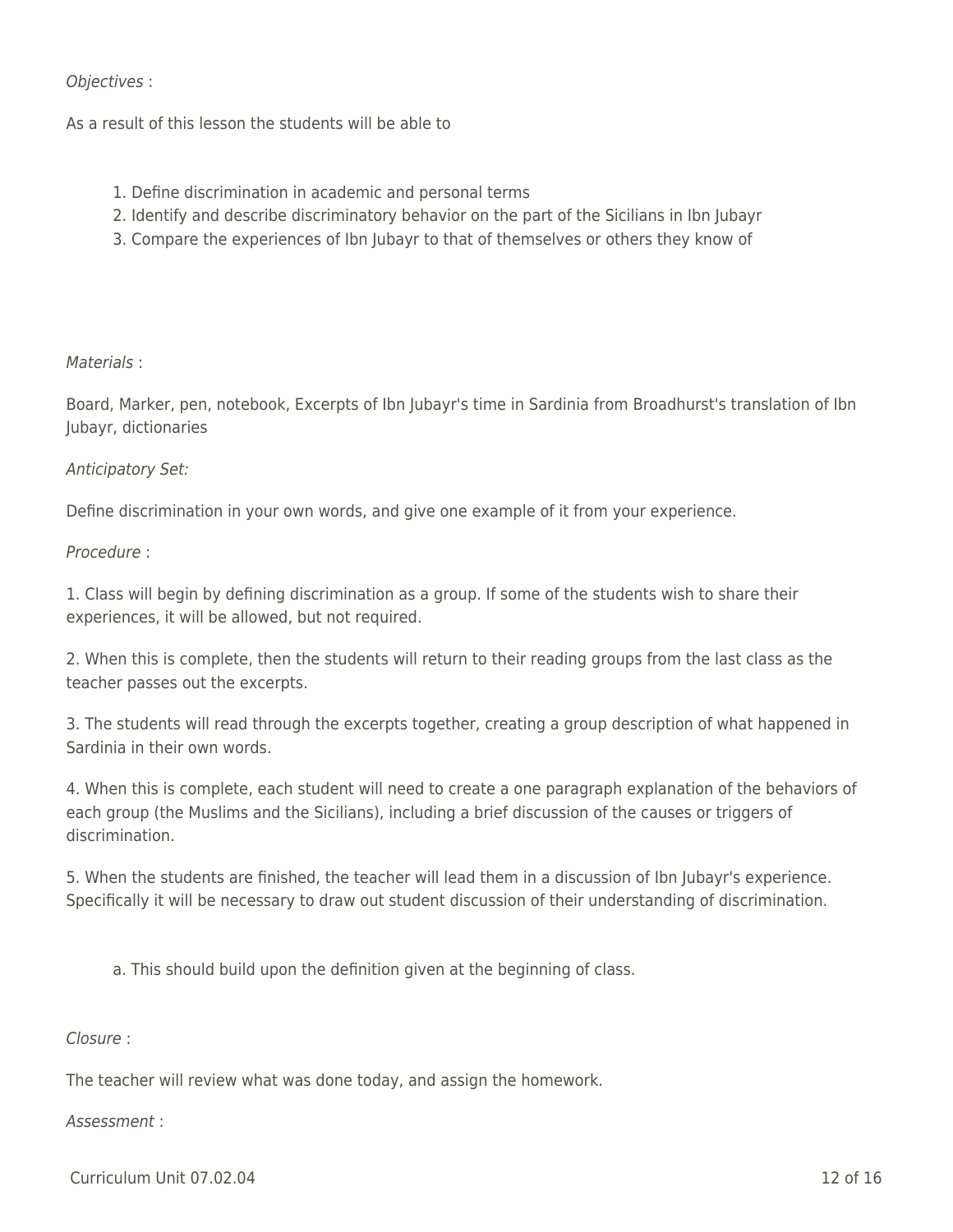The students will be assessed based on their contributions, their descriptions, and their homework

Homework :

Write a one-page response to today's work, comparing Ibn Jubayr's experiences in Sardinia with your understanding of discrimination. How is it similar? How is it different?

### **Lesson 3: Identify and Explain Differences**

Goal : To compare Ibn Jubayr's description of Egypt with their own understanding.

Objectives :

As a result of this lesson the students will be able to

- 1. Review the pyramids
- 2. Identify the purpose of the pyramids according to Ibn Jubayr through a reading

3. Compare the two, identifying similarities and differences as well as explaining what those differences teach us

#### Materials :

Board, Marker, pen, notebook, Excerpts from Ibn Jubayr's time in Egypt from Broadhurst's translation of Ibn Jubayr, dictionaries

#### Anticipatory Set:

In 5 lines describe the difference between primary and secondary sources. You should include the relative benefits of each.

#### Procedure :

1. Class will begin with a brief review of the difference between primary and secondary sources.

2. When this is complete the teacher will lead the students in brainstorming about Egypt. a. The students will undoubtedly have a lot to say about Egypt, but when the pyramids are mentioned, the teacher should focus attention on their purpose. It will be necessary to get out as much info as possible on the pyramids

3. With this complete the students should return to their reading groups as the teacher passes out the reading for the day.

4. This time the students should list ways in which Ibn Jubayr's account differs from their own 5. The teacher will then lead the class in creation of a class wide Venn diagram comparing their own account with that of Ibn Jubayr.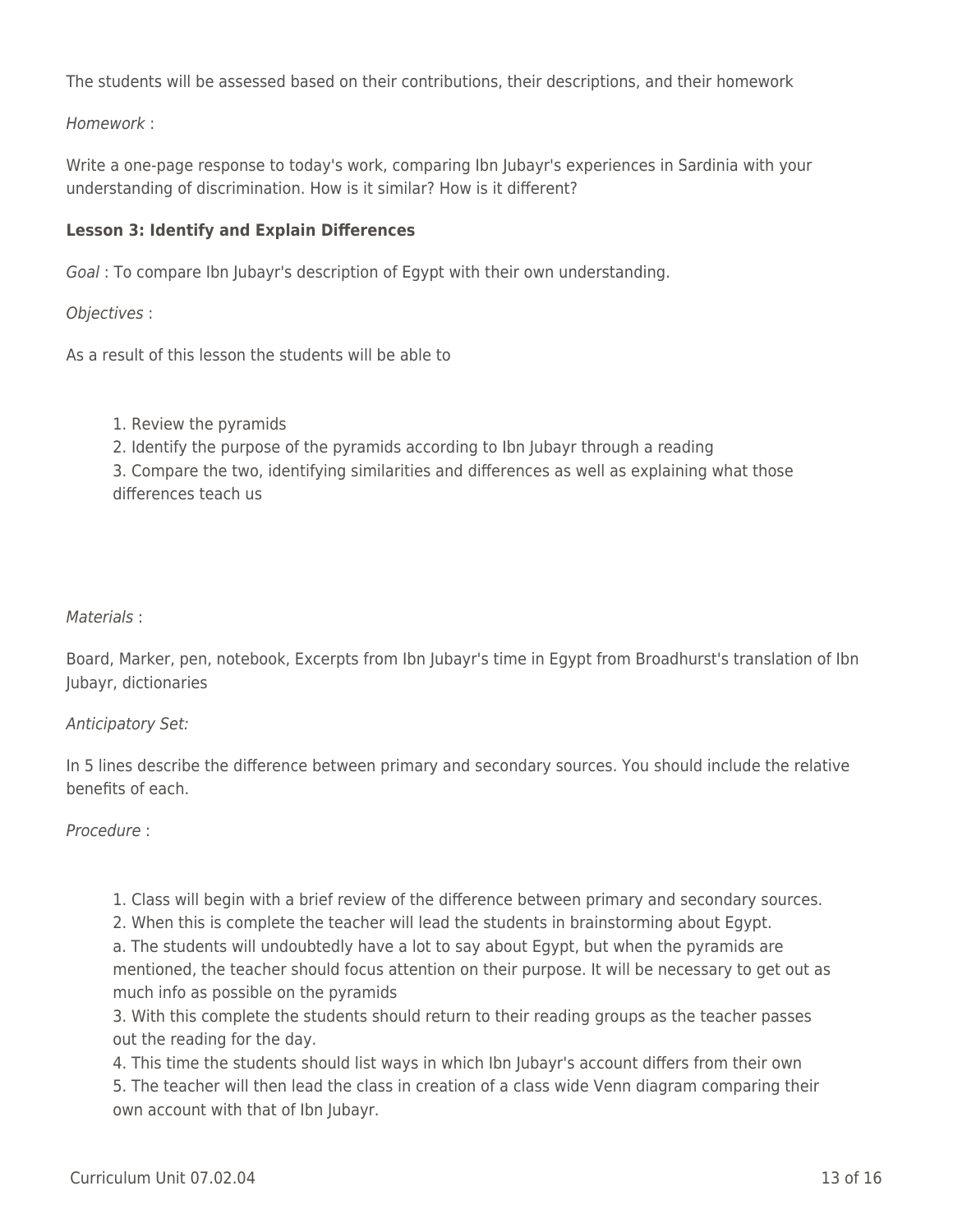Closure :

The teacher will review what was done today, and assign the homework.

Assessment :

The students will be assessed based on their contributions, their descriptions, and their homework

Homework :

Write a one-page response to today's work, answering the following questions?

- Where did Ibn Jubayr's information come from?
- Where does your information come from?
- Why are the accounts (yours and Ibn Jubayr's) so different?

#### **Lesson 4: Compare Accounts of the Hajj**

Goal : To compare Ibn Jubayr's account of the Hajj with modern accounts.

Objectives :

As a result of this lesson the students will be able to

- 1. Review the strengths and weaknesses of primary sources
- 2. Identify the purpose behind, and the rituals of, the Hajj
- 3. Synthesize multiple accounts of the Hajj into their own short historical narrative.

#### Materials :

Board, Marker, pen, notebook, Excerpts from Ibn Jubayr's Hajj from Broadhurst's translation of Ibn Jubayr, dictionaries, Excerpt from The Oxford History of Islam describing the Hajj, "Inside Mecca" video

#### Anticipatory Set:

In 5 lines describe the purpose of the Hajj as they understand it.

#### Procedure :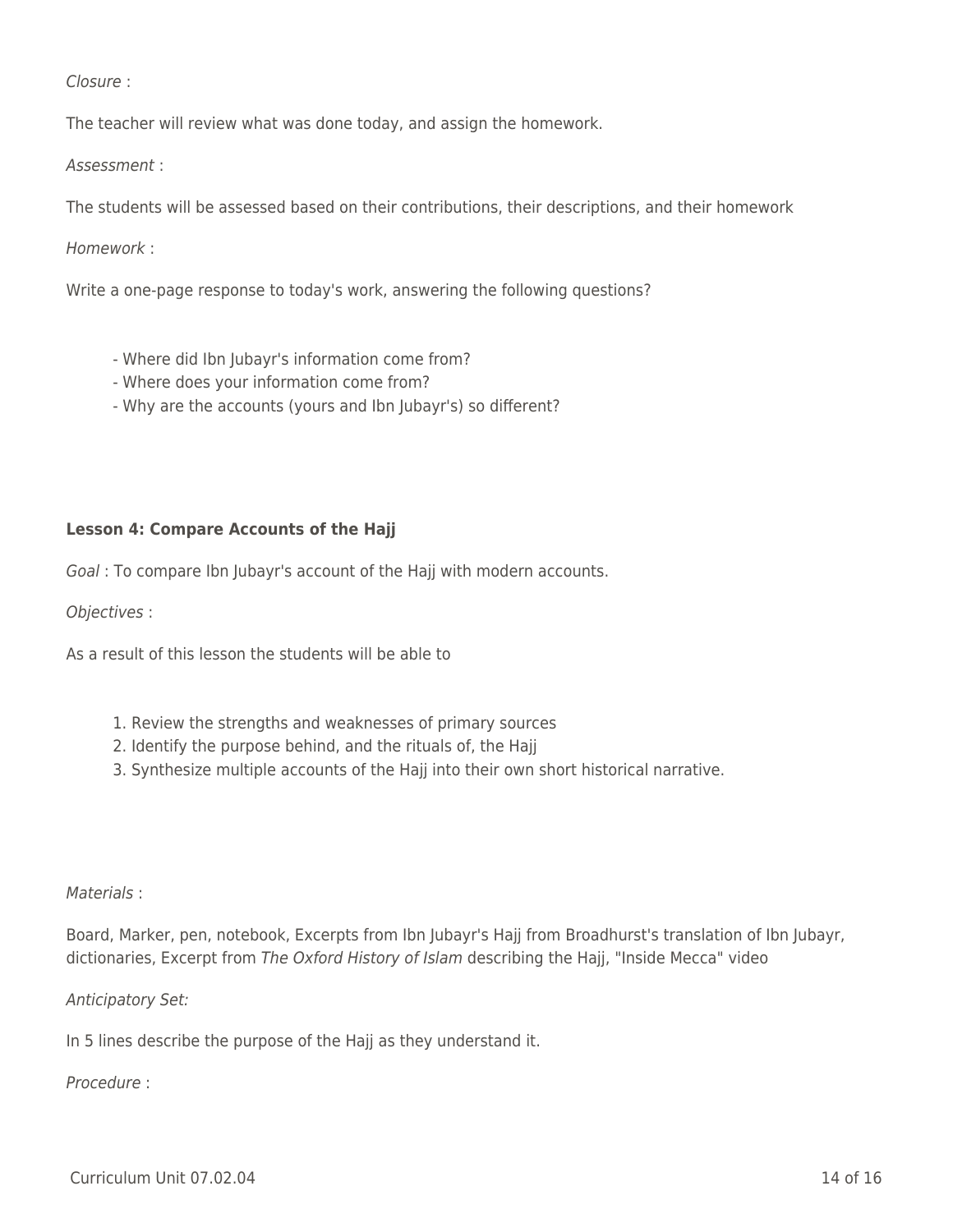1. The class will begin with a brief brainstorming session based on their anticipatory set.

2. When this is complete the teacher will introduce the video, directing the students to take notes on the modern Hajj that fill in their understanding.

3. When this is complete the teacher will lead the students in a brief discussion of the parts of the Haii

4. When this is complete the teacher will distribute the Ibn Jubayr reading and compare that to the video

5. The teacher will then lead them in a discussion of the similarities and differences between the accounts

#### Closure :

The teacher will review what was done today, and assign the homework.

Assessment :

The students will be assessed based on their contributions, their descriptions, and their homework

Homework :

Write a brief account of the Hajj from a modern perspective, including all of the rituals, and brief explanations of each. You should draw from both of the sources we used today in class.

## **Annotated Bibliography**

1. Armstrong, Karen. A History of God. Random House Publishing, New York NY. 1993

Karen Armstrong's A History of God is a popular history of Judaism, Christianity and Islam. It discusses in accessible detail the theological and political history of these three major religions. It is particularly useful for comparative discussion of these religions and concise history of each religion. For my purposes it was useful to clarify some specific facts regarding Islam.

2. Broadhurst, Roland trans. The Travels of Ibn Jubayr. Goodword Books, New Delhi, India. 1952

Roland Broadhurst's translation of The Travels of Ibn Jubayr is an excellent translation of a valuable source for discussion of the Islamic world. Ibn Jubayr traveled extensively throughout the Mediterranean world in the 12th century, and wrote a great deal about his travels. For my purposes, Ibn Jubayr allows me to teach the Islamic World in a novel, thought-provoking and relevant way.

3. Duiker, William J. and Spielvogel, Jackson J. World History 3rd Ed. Wadsworth Thompson Learning. Stamford, CT. 2001.

World History 3rd Ed. Is a high-level high-school history text-book, written for AP World History. It is extremely comprehensive and